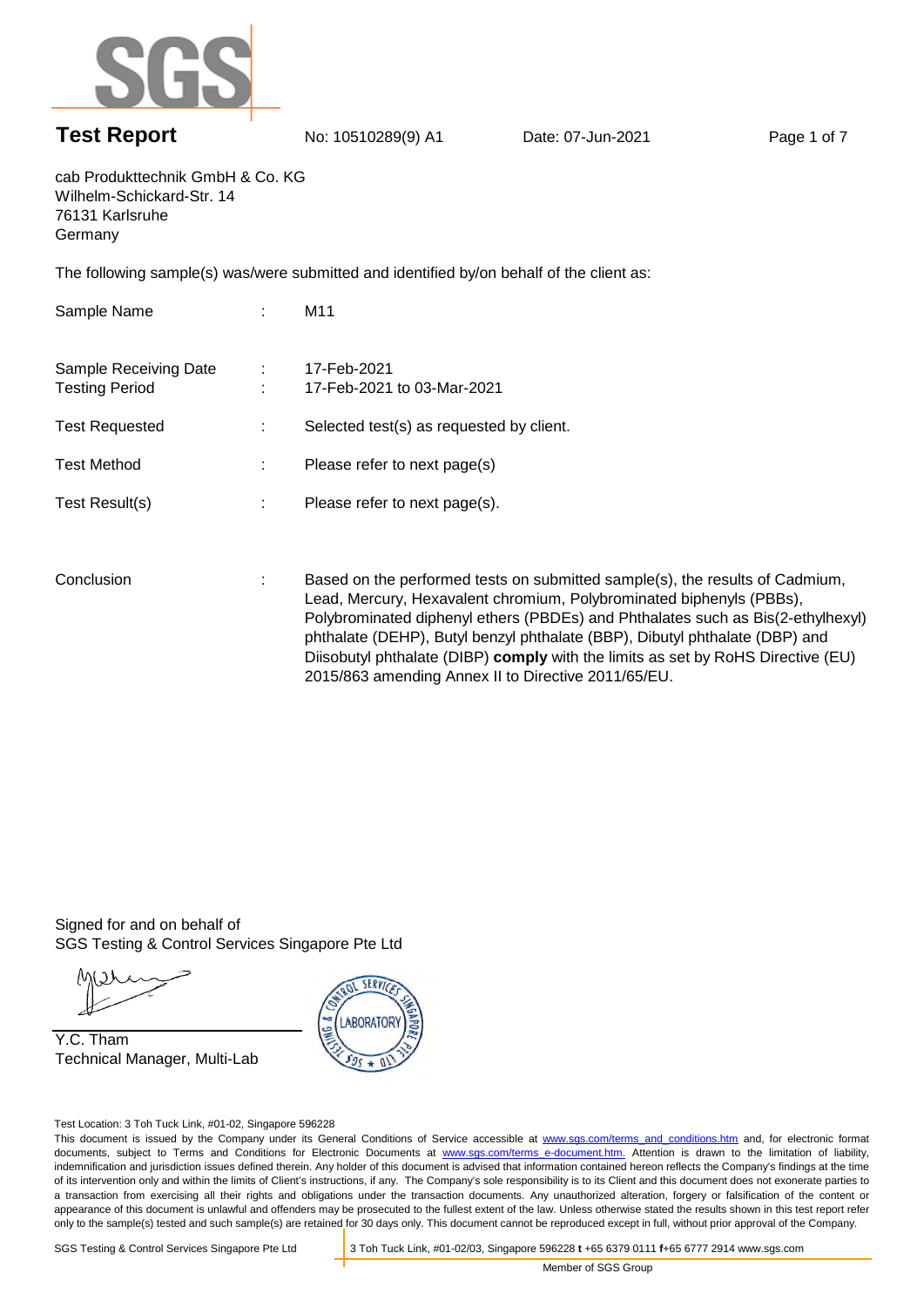

# **Test Report** No: 10510289(9) A1 Date: 07-Jun-2021 Page 2 of 7

#### **Test Result(s):**

Sample Description : Black sheet

| Test Item(s):                | <b>Unit</b> | <b>Method</b>                                                                             | <b>Results</b>    | <b>MDL</b>     | <b>RoHS Limit</b> |
|------------------------------|-------------|-------------------------------------------------------------------------------------------|-------------------|----------------|-------------------|
| Cadmium(Cd)                  | mg/kg       | With reference to IEC62321-5<br>:2013. Analysis was performed<br>by ICP/AES               | n.d.              | $\overline{2}$ | 100               |
| Lead (Pb)                    | mg/kg       | With reference to IEC62321-5<br>:2013. Analysis was performed<br>by ICP/AES               | n.d.              | $\overline{2}$ | 1000              |
| Mercury (Hg)                 | mg/kg       | With reference to IEC62321-4<br>:2013+A1:2017. Analysis was<br>performed by ICP/AES       | $\overline{n.d.}$ | $\overline{2}$ | 1000              |
| Hexavalent Chromium (Cr(VI)) | mg/kg       | With reference to IEC62321-7-2<br>:2017. Analysis was performed<br>by UV/Vis Spectrometry | n.d.              | $\overline{8}$ | 1000              |
| <b>Sum of PBBs</b>           | mg/kg       |                                                                                           | n.d.              |                | 1000              |
| Monobromobiphenyl            | mg/kg       |                                                                                           | n.d.              | $\overline{5}$ |                   |
| Dibromobiphenyl              | mg/kg       |                                                                                           | n.d.              | $\overline{5}$ | $\blacksquare$    |
| Tribromobiphenyl             | mg/kg       |                                                                                           | n.d.              | 5              |                   |
| Tetrabromobiphenyl           | mg/kg       |                                                                                           | n.d.              | $\overline{5}$ |                   |
| Hexabromobiphenyl            | mg/kg       |                                                                                           | n.d.              | $\overline{5}$ |                   |
| Pentabromobiphenyl           | mg/kg       |                                                                                           | n.d.              | $\overline{5}$ |                   |
| Heptabromobiphenyl           | mg/kg       |                                                                                           | n.d.              | $\overline{5}$ |                   |
| Octabromobiphenyl            | mg/kg       |                                                                                           | n.d.              | $\overline{5}$ |                   |
| Nonabromobiphenyl            | mg/kg       | With reference to IEC62321-6                                                              | n.d.              | $\overline{5}$ | $\blacksquare$    |
| Decabromobiphenyl            | mg/kg       | :2015. Analysis was performed<br>by GC/MS                                                 | n.d.              | 5              |                   |
| <b>Sum of PBDEs</b>          | mg/kg       |                                                                                           | n.d.              |                | 1000              |
| Monobromodiphenyl ether      | mg/kg       |                                                                                           | n.d.              | 5              |                   |
| Dibromodiphenyl ether        | mg/kg       |                                                                                           | n.d.              | $\overline{5}$ |                   |
| Tribromodiphenyl ether       | mg/kg       |                                                                                           | n.d.              | $\overline{5}$ |                   |
| Tetrabromodiphenyl ether     | mg/kg       |                                                                                           | n.d.              | $\overline{5}$ |                   |
| Pentabromodiphenyl ether     | mg/kg       |                                                                                           | n.d.              | $\overline{5}$ |                   |
| Hexabromodiphenyl ether      | mg/kg       |                                                                                           | n.d.              | $\overline{5}$ | $\blacksquare$    |
| Heptabromodiphenyl ether     | mg/kg       |                                                                                           | n.d.              | $\overline{5}$ |                   |
| Octabromodiphenyl ether      | mg/kg       |                                                                                           | n.d.              | $\overline{5}$ |                   |
| Nonabromodiphenyl ether      | mg/kg       |                                                                                           | n.d.              | $\overline{5}$ |                   |
| Decabromodiphenyl ether      | mg/kg       |                                                                                           | n.d.              | $\overline{5}$ |                   |

Test Location: 3 Toh Tuck Link, #01-02, Singapore 596228

This document is issued by the Company under its General Conditions of Service accessible at www.sgs.com/terms\_and\_conditions.htm and, for electronic format documents, subject to Terms and Conditions for Electronic Documents at www.sgs.com/terms\_e-document.htm. Attention is drawn to the limitation of liability, indemnification and jurisdiction issues defined therein. Any holder of this document is advised that information contained hereon reflects the Company's findings at the time of its intervention only and within the limits of Client's instructions, if any. The Company's sole responsibility is to its Client and this document does not exonerate parties to a transaction from exercising all their rights and obligations under the transaction documents. Any unauthorized alteration, forgery or falsification of the content or appearance of this document is unlawful and offenders may be prosecuted to the fullest extent of the law. Unless otherwise stated the results shown in this test report refer only to the sample(s) tested and such sample(s) are retained for 30 days only. This document cannot be reproduced except in full, without prior approval of the Company.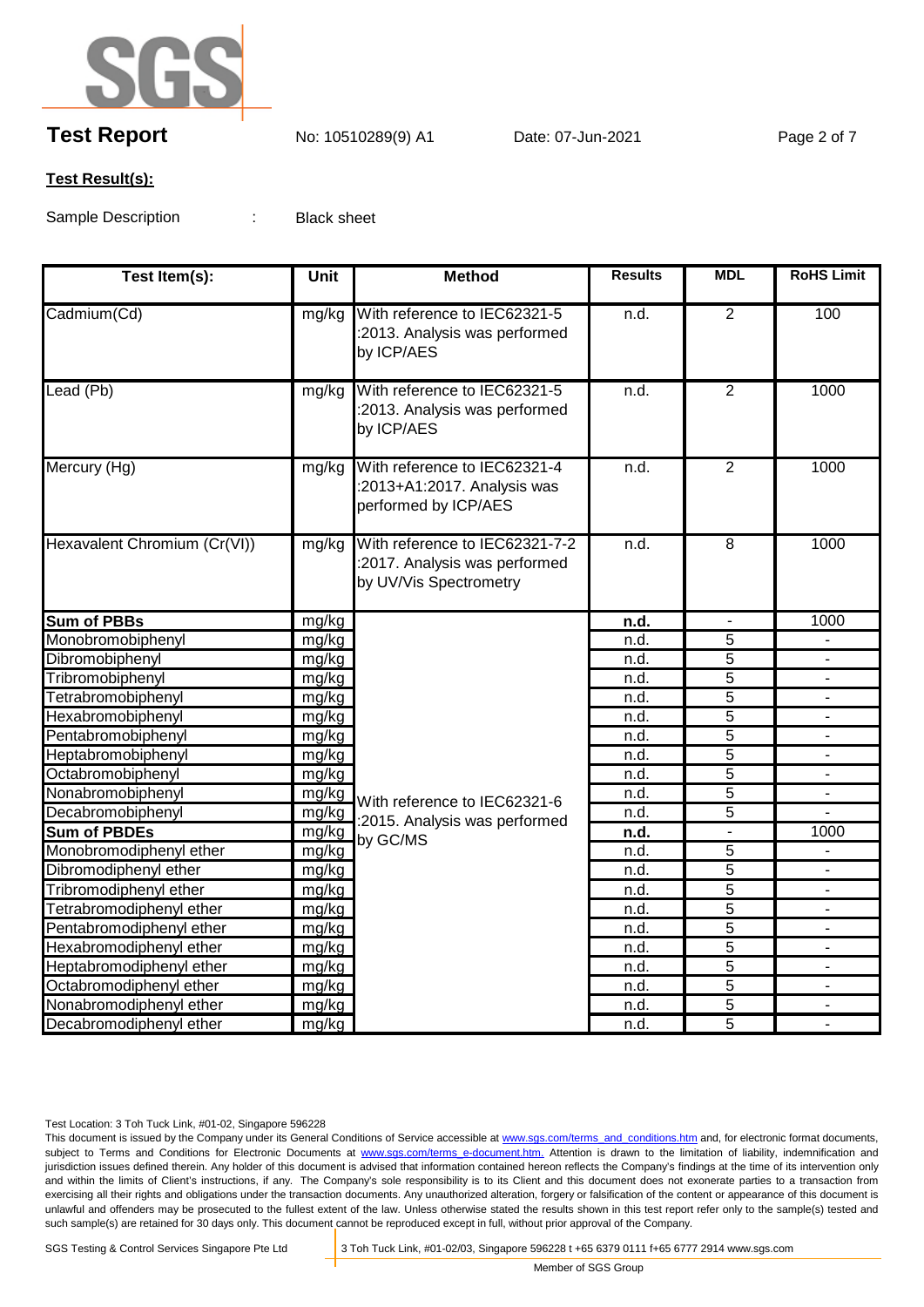

**Test Report** No: 10510289(9) A1 Date: 07-Jun-2021 Page 3 of 7

#### **Test Result(s):**

Sample Description : Black sheet

| Test Item(s):                       | Unit  | <b>Method</b>                                                                     | <b>Results</b> | <b>MDL</b> | Limit |
|-------------------------------------|-------|-----------------------------------------------------------------------------------|----------------|------------|-------|
| BBP (Benzyl butyl phthalate)        | mg/kg | With reference to IEC 62321-8:<br>2017. Analysis was performed by<br><b>GC/MS</b> | n.d.           | 50         | 1000  |
| DBP (Di-butyl phthalate)            | mg/kg | With reference to IEC 62321-8:<br>2017. Analysis was performed by<br>GC/MS        | n.d.           | 50         | 1000  |
| DEHP (Di-(2-ethylhexyl) phthalate)  |       | mg/kg With reference to IEC 62321-8:<br>2017. Analysis was performed by<br>GC/MS  | n.d.           | 50         | 1000  |
| <b>DIBP</b> (Di-isobutyl Phthalate) | mg/kg | With reference to IEC 62321-8:<br>2017. Analysis was performed by<br><b>GC/MS</b> | n.d.           | 50         | 1000  |

Note: (1) mg/kg = ppm ; 0.1wt% = 1000ppm

(2) n.d.= Not Detected

(3) MDL = Method Detection Limit

 $(4)$  "-" = Not regulated

(5) \* : Exceeds limit

(6) The maximum permissible limit is quoted from RoHS Directive (EU) 2015/863.

(7) IEC 62321 series is equivalent to EN 62321 series.

https://www.cenelec.eu/dyn/www/f?p=104:30:1742232870351101::::FSP\_ORG\_ID,FSP\_LANG\_ID:1258637,25

Remarks: Sample received was totally dissolved by preconditioning method. Lab Analyst(s): AQ, Pheng and SJ

Test Location: 3 Toh Tuck Link, #01-02, Singapore 596228

This document is issued by the Company under its General Conditions of Service accessible at www.sgs.com/terms\_and\_conditions.htm and, for electronic format documents, subject to Terms and Conditions for Electronic Documents at www.sgs.com/terms e-document.htm. Attention is drawn to the limitation of liability, indemnification and jurisdiction issues defined therein. Any holder of this document is advised that information contained hereon reflects the Company's findings at the time of its intervention only and within the limits of Client's instructions, if any. The Company's sole responsibility is to its Client and this document does not exonerate parties to a transaction from exercising all their rights and obligations under the transaction documents. Any unauthorized alteration, forgery or falsification of the content or appearance of this document is unlawful and offenders may be prosecuted to the fullest extent of the law. Unless otherwise stated the results shown in this test report refer only to the sample(s) tested and such sample(s) are retained for 30 days only. This document cannot be reproduced except in full, without prior approval of the Company.

SGS Testing & Control Services Singapore Pte Ltd 3 Toh Tuck Link, #01-02/03, Singapore 596228 t +65 6379 0111 f+65 6777 2914 www.sgs.com

Member of SGS Group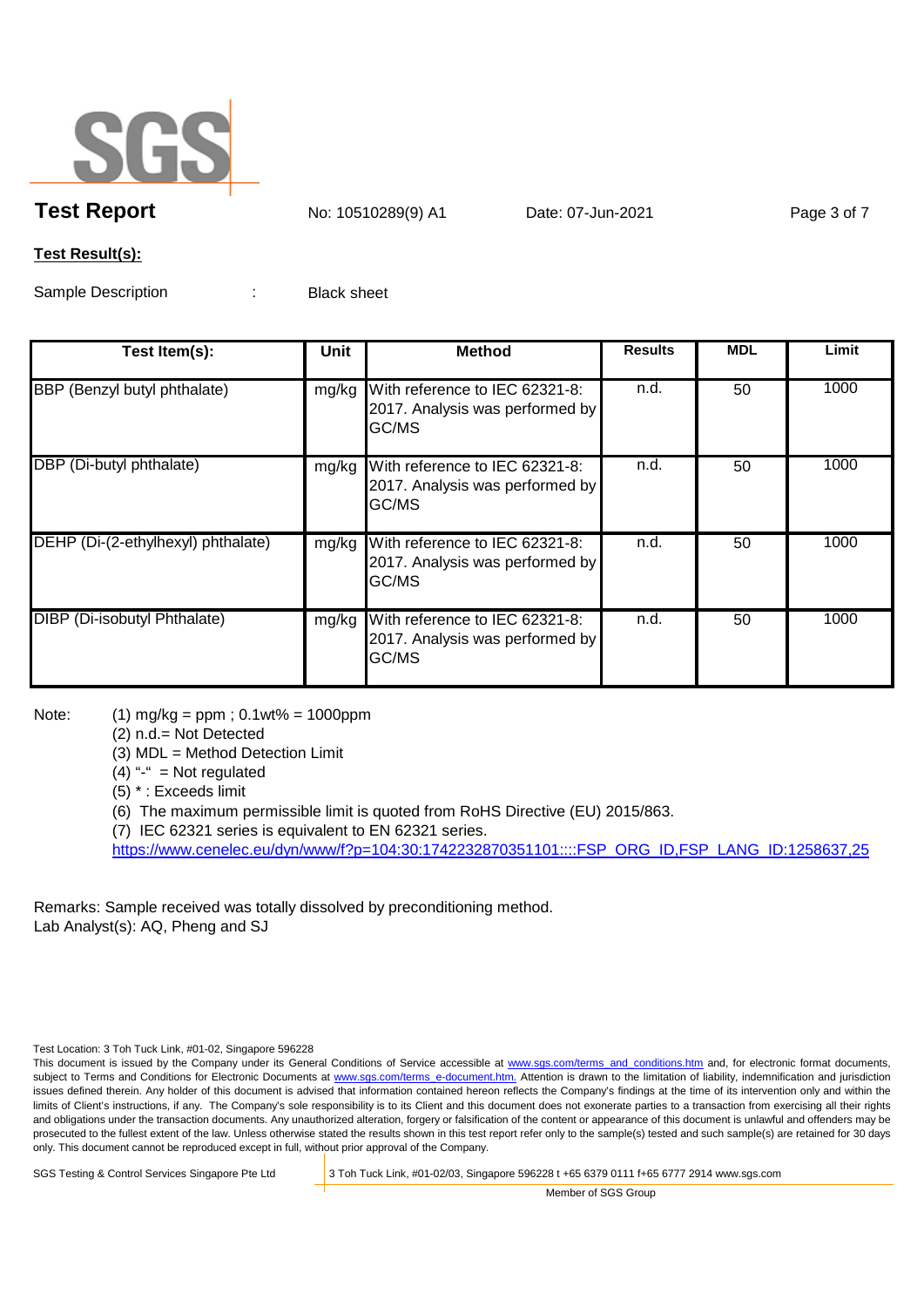

**Sample photo:**  Sample Description :

Black sheet

SGS authenticate the photo on original report only



Test Location: 3 Toh Tuck Link, #01-02, Singapore 596228

This document is issued by the Company under its General Conditions of Service accessible at www.sgs.com/terms\_and\_conditions.htm and, for electronic format documents, subject to Terms and Conditions for Electronic Documents at www.sgs.com/terms\_e-document.htm. Attention is drawn to the limitation of liability, indemnification and jurisdiction issues defined therein. Any holder of this document is advised that information contained hereon reflects the Company's findings at the time of its intervention only and within the limits of Client's instructions, if any. The Company's sole responsibility is to its Client and this document does not exonerate parties to a transaction from exercising all their rights and obligations under the transaction documents. Any unauthorized alteration, forgery or falsification of the content or appearance of this document is unlawful and offenders may be prosecuted to the fullest extent of the law. Unless otherwise stated the results shown in this test report refer only to the sample(s) tested and such sample(s) are retained for 30 days only. This document cannot be reproduced except in full, without prior approval of the Company.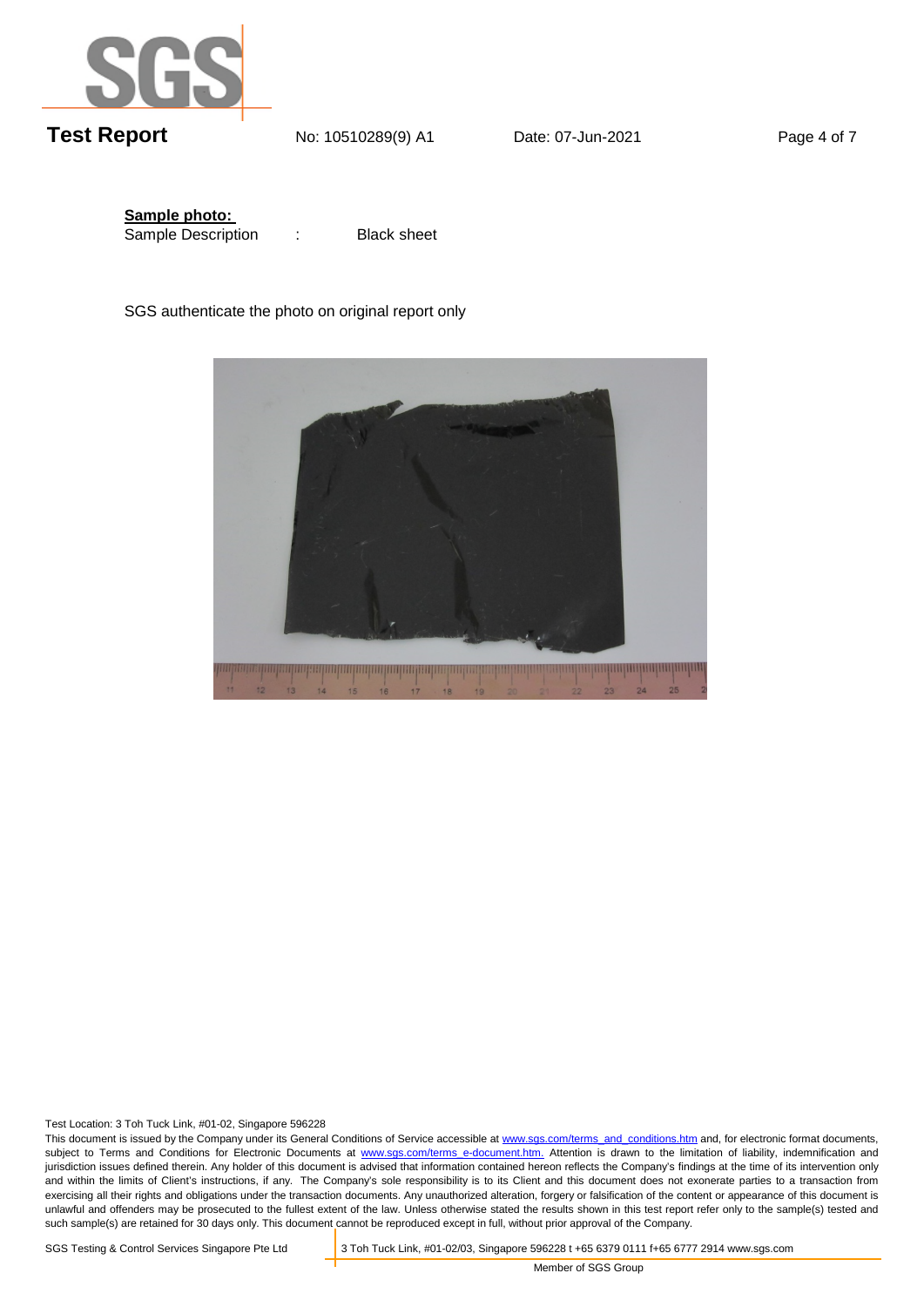

#### **Process Flow of IEC 62321 (Pb, Cd, Hg, Cr & Cr(VI))**



Remarks: Sample received was totally dissolved by preconditioning method. (CrVl method excluded)

Test Location: 3 Toh Tuck Link, #01-02, Singapore 596228

This document is issued by the Company under its General Conditions of Service accessible at www.sgs.com/terms\_and\_conditions.htm and, for electronic format documents, subject to Terms and Conditions for Electronic Documents at www.sgs.com/terms e-document.htm. Attention is drawn to the limitation of liability, indemnification and jurisdiction issues defined therein. Any holder of this document is advised that information contained hereon reflects the Company's findings at the time of its intervention only and within the limits of Client's instructions, if any. The Company's sole responsibility is to its Client and this document does not exonerate parties to a transaction from exercising all their rights and obligations under the transaction documents. Any unauthorized alteration, forgery or falsification of the content or appearance of this document is unlawful and offenders may be prosecuted to the fullest extent of the law. Unless otherwise stated the results shown in this test report refer only to the sample(s) tested and such sample(s) are retained for 30 days only. This document cannot be reproduced except in full, without prior approval of the Company.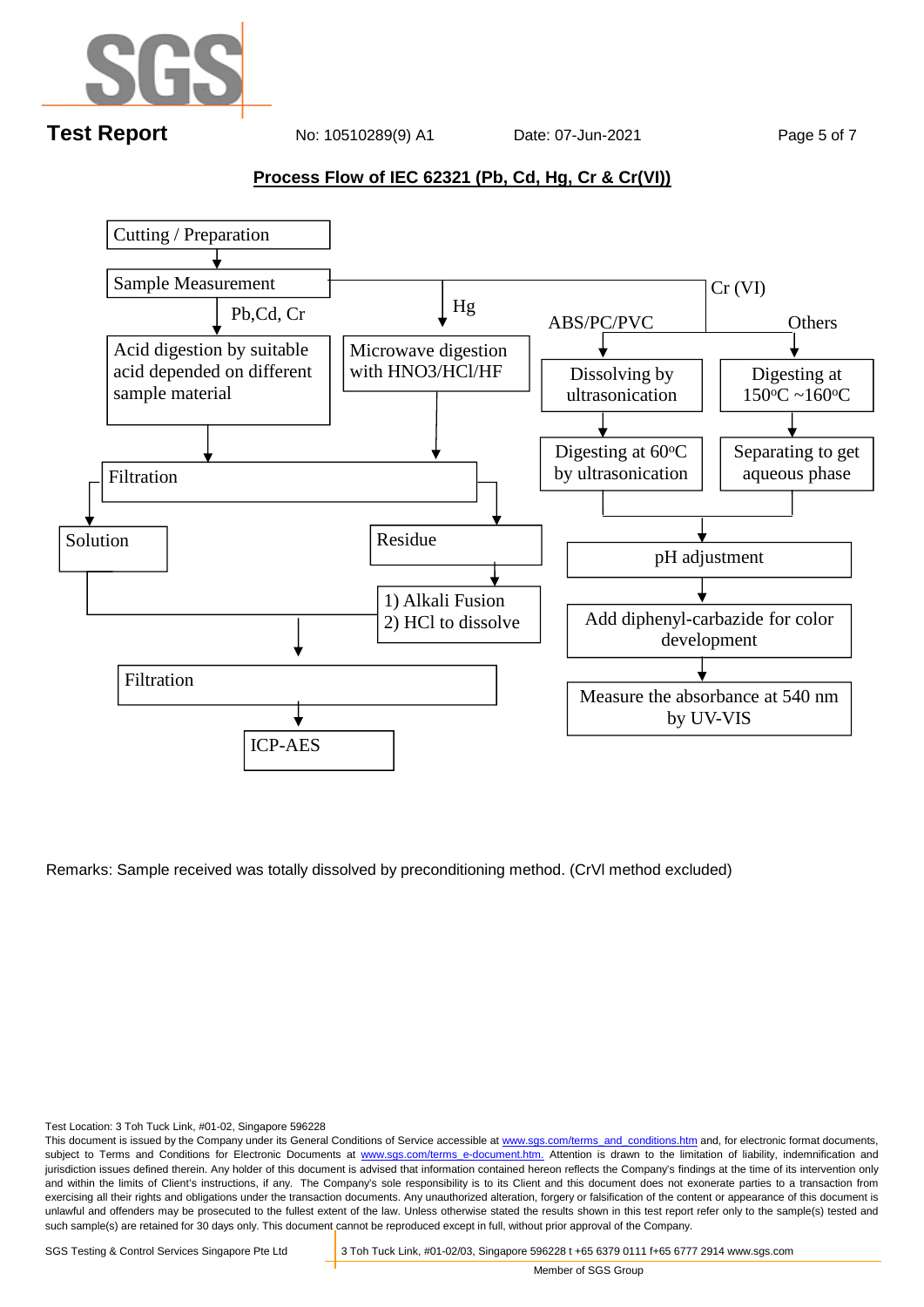

#### **Process Flow of PBBs and PBDEs by GC/MS (IEC 62321)**

First Testing Process → Optional screen process …… Confirmation process ...→



Test Location: 3 Toh Tuck Link, #01-02, Singapore 596228

This document is issued by the Company under its General Conditions of Service accessible at www.sgs.com/terms\_and\_conditions.htm and, for electronic format documents, subject to Terms and Conditions for Electronic Documents at www.sgs.com/terms\_e-document.htm. Attention is drawn to the limitation of liability, indemnification and jurisdiction issues defined therein. Any holder of this document is advised that information contained hereon reflects the Company's findings at the time of its intervention only and within the limits of Client's instructions, if any. The Company's sole responsibility is to its Client and this document does not exonerate parties to a transaction from exercising all their rights and obligations under the transaction documents. Any unauthorized alteration, forgery or falsification of the content or appearance of this document is unlawful and offenders may be prosecuted to the fullest extent of the law. Unless otherwise stated the results shown in this test report refer only to the sample(s) tested and such sample(s) are retained for 30 days only. This document cannot be reproduced except in full, without prior approval of the Company.